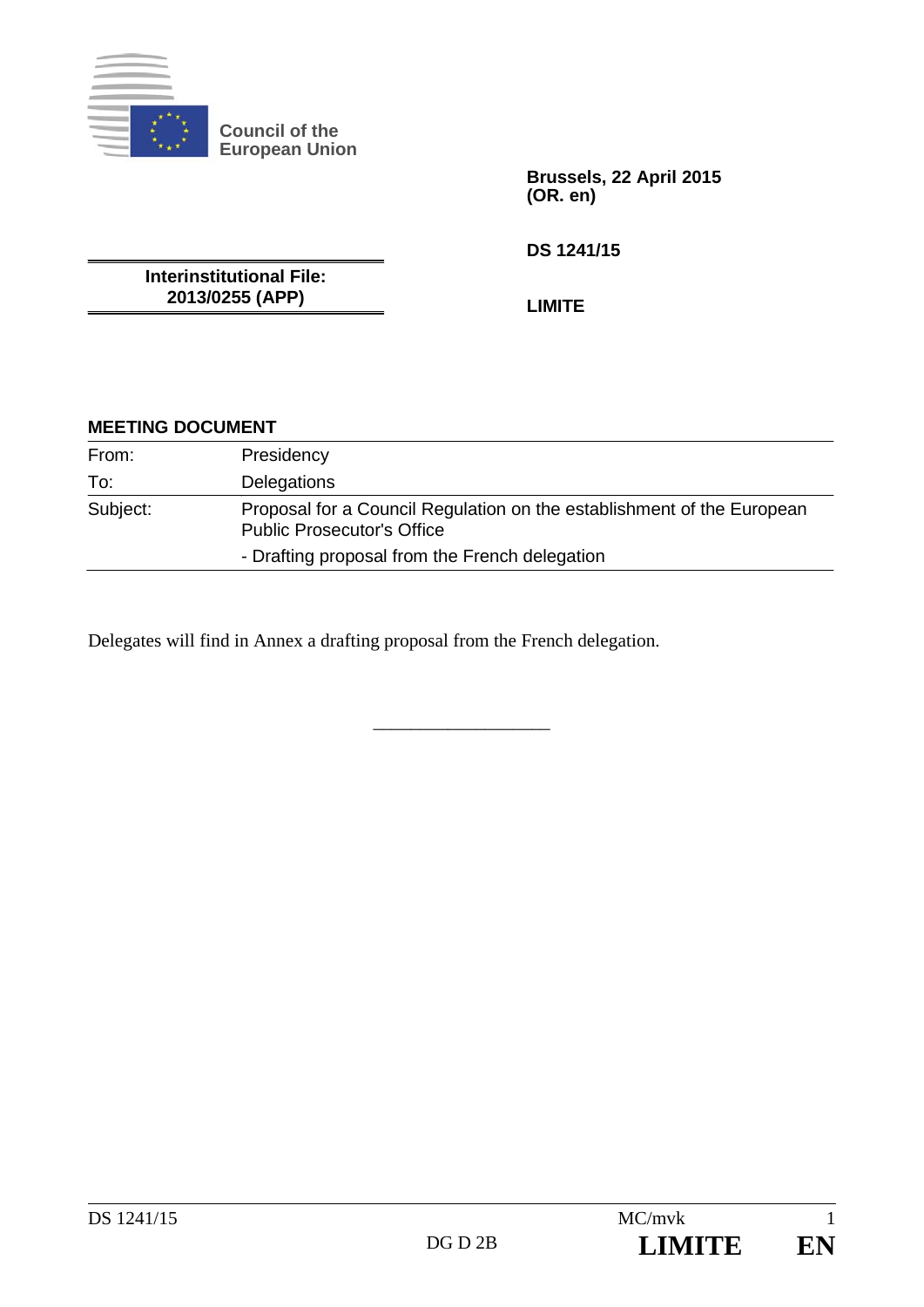### **ANNEX**

#### ANNEX II

# **CHAPTER IV RULES OF PROCEDURE ON INVESTIGATIONS, PROSECUTIONS AND TRIAL PROCEEDINGS**

## **SECTION 1 CONDUCT OF INVESTIGATIONS**

#### *Article 20*  **Reporting, registration and verification of information**

- 1. The institutions, bodies, offices and agencies of the Union, and the authorities of the Member States competent in accordance with applicable national law shall inform the European Public Prosecutor's Office of any conduct which might constitute a criminal offence within its competence in accordance with Article 17:
	- a) without delay where the European Public Prosecutor's Office would be entitled to exercise its rights of evocation in accordance with Article 21a;
	- b) not later than three months after becoming aware of facts of an offence other than mentioned in point a) where the damages caused or likely to be caused exceed EUR  $\frac{1000}{1000}$  5 000.
- 2. The information under paragraph 1 (b) may be submitted to the European Public Prosecutor's Office in the form of a summary report every three months.
- 3. The institutions, bodies, offices and agencies of the Union, and the authorities of the Member States competent in accordance with applicable national law may inform the European Public Prosecutor's Office of any other conduct not mentioned in paragraph 1.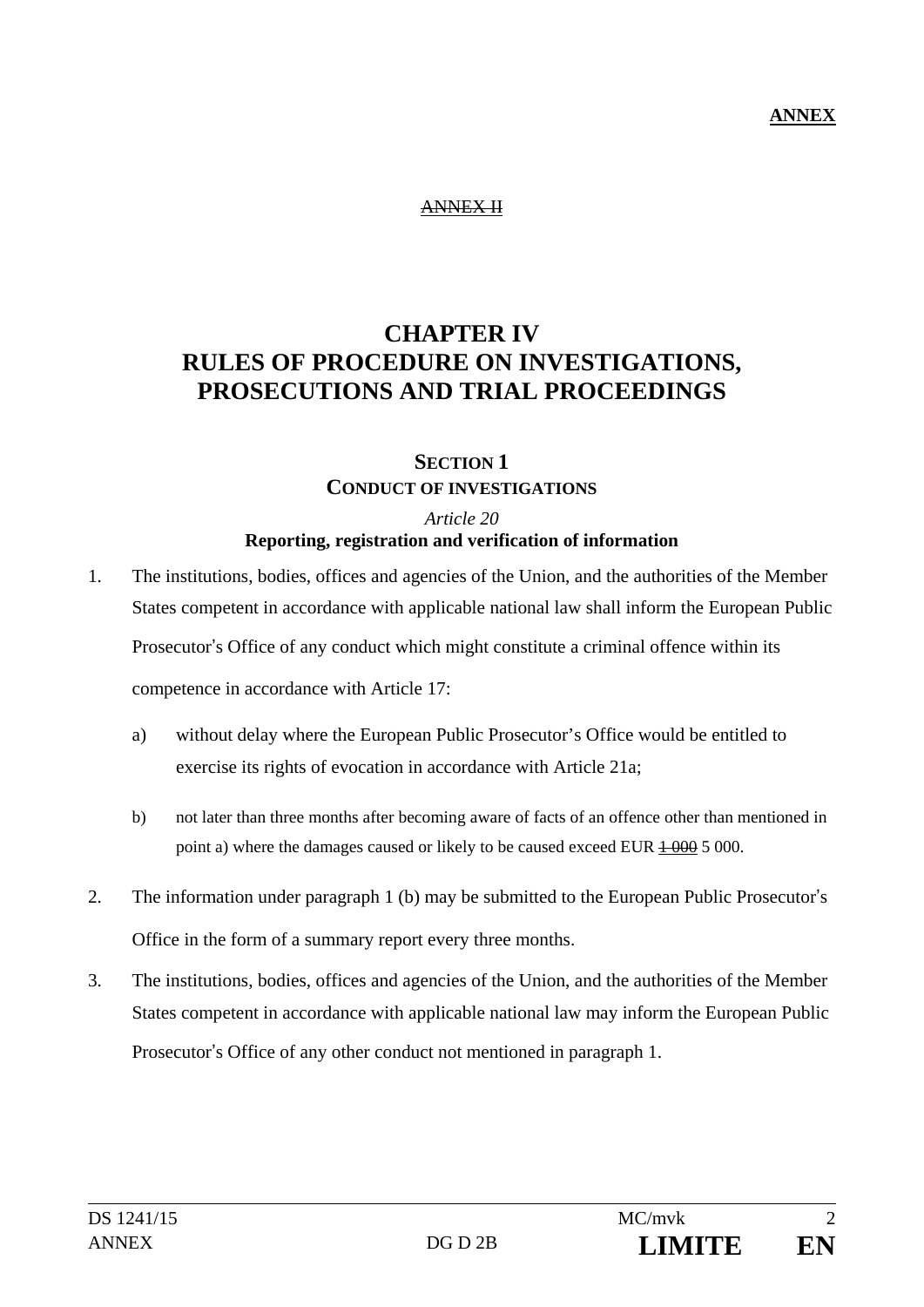- 4. Information referred to in this Article shall be provided in a structured way, as established by the European Public Prosecutor's Office **<sup>1</sup>** .
- 5. Information provided to the European Public Prosecutor's Office in accordance with paragraph 1(a) shall be registered and verified by the European Public Prosecutor's Office in accordance with the Internal Rules of Procedure. The verification shall aim at assessing whether there are grounds for the European Public Prosecutor's Office to initiate an investigation under this Regulation.
- 6. Where, upon verification, the European Public Prosecutor's Office decides that there are no grounds to initiate an investigation, the reasons shall be noted in Case Management system. It shall inform the national authority, the Union institution, body, office or agency, and, where necessary, at their request, the person who provided the information, thereof.
- 7. The European Public Prosecutor's Office may request and receive any information that is relevant for the functions of the Office. The rules of registration and verification set out in this Article shall apply mutatis mutandis if the information received refers to any conduct which might constitute a criminal offence within its competence.
- 8. *The College may, in consultation with national authorities, upon proposal by the European delegated prosecutors, determine specific modalities of information or discharge the national authorities from their obligation to inform the European Public Prosecutor's Office regarding certain types of offences, in particular customs infringements violating Union customs legislation. Recourse to such possibility may be envisaged in particular for offences which the European Public Prosecutors's Office deems to be best dealt with by national authorities under domestic law.*

 $\overline{a}$ 

**<sup>1</sup>** The following recital maybe considered: "The report shall include, as a minimum, a short description, including place and time, of the offence, available information about victims and perpetrators, and an assessment of the damages caused or likely to be caused. The report may be presented in the form of an automatically generated information from a Member State's criminal case management system."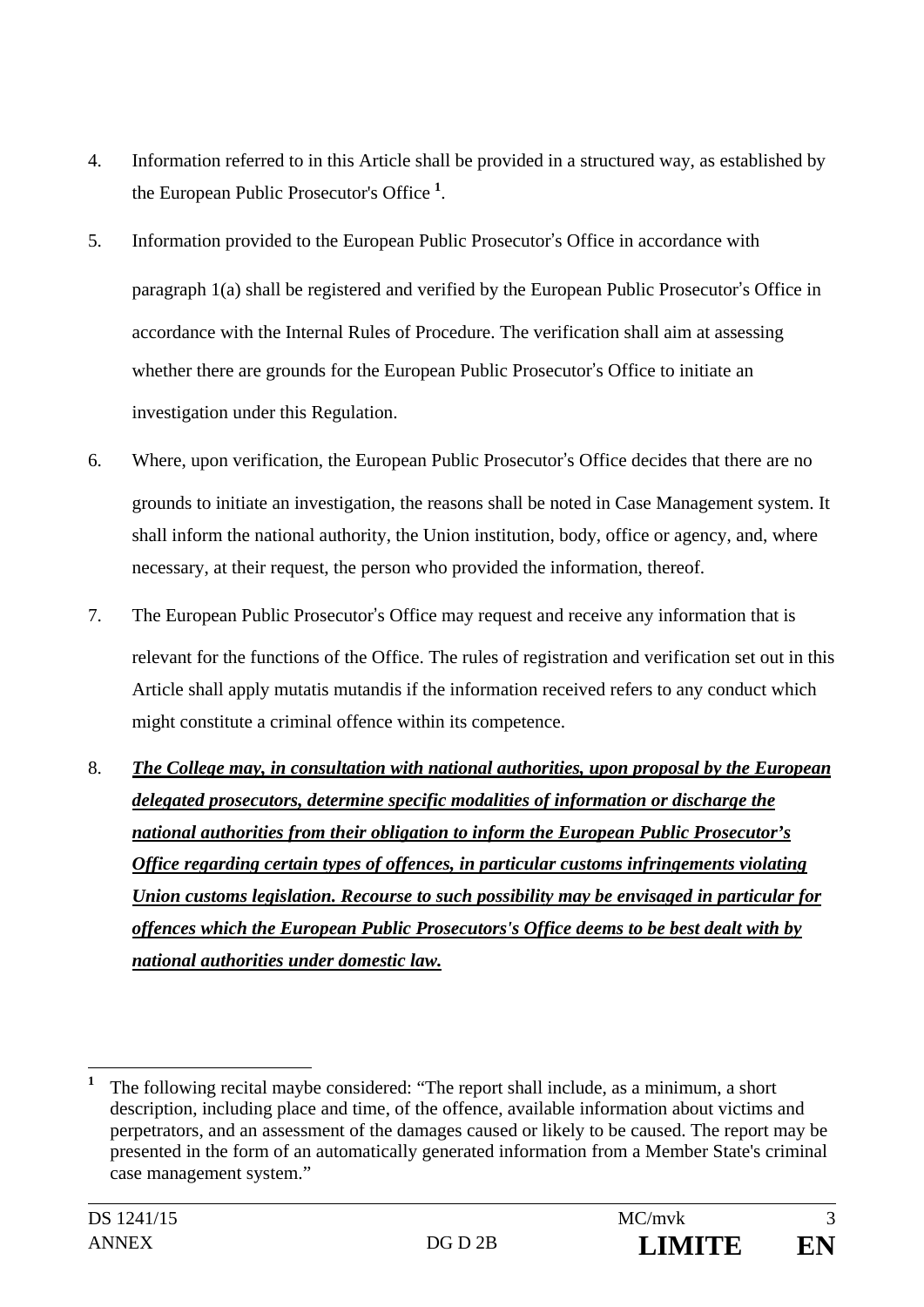### PROPOSAL FOR A RECITAL AD ARTICLE 20 (8)

*The European Public Prosecutor's Office, on decision by the College, upon proposal by the European delegated prosecutors, should be entitled to determine specific modalities of information or discharge the national authorities from their obligation to report regarding certain types of offences, including where the conduct caused or is likely to cause damage to the Union's financial interest of more than EUR 20 000. Recourse to such possibility could be envisaged in particular in cases of offences of minor nature in order to ensure an even exercise of competence by the European Public Prosecutor's Office, taking into account possible discrepancies in Member States' criminal law.* 

### *Article 21*

# **Initiation of investigations and allocation of competences within the European Public Prosecutor**'**s Office**

- 1. Where, in accordance with this Regulation and the applicable national law, there are reasonable grounds to believe that an offence within the competence of the European Public Prosecutor's Office is being or has been committed, a European Delegated Prosecutor in a Member State which according to its national law has jurisdiction in the case, or in cases referred to in Article 9(3)(a) a Permanent Chamber, shall may initiate an investigation and note this in the Case Management System**<sup>2</sup>** .
- 2. Taking into account the criteria set out in paragraph 3 of this Article, the competent Permanent Chamber:
	- shall allocate the case in accordance with Article 12(1), after consultation with the European Prosecutors and/or European Delegated Prosecutors concerned, if an investigation in respect of the same offence has already been initiated by the European Public Prosecutor's Office;

 $\overline{a}$ **2** It is the understanding of the Presidency that the notification in the Case Management System will cover the necessary information from the European Delegated Prosecutor to the Central **Office**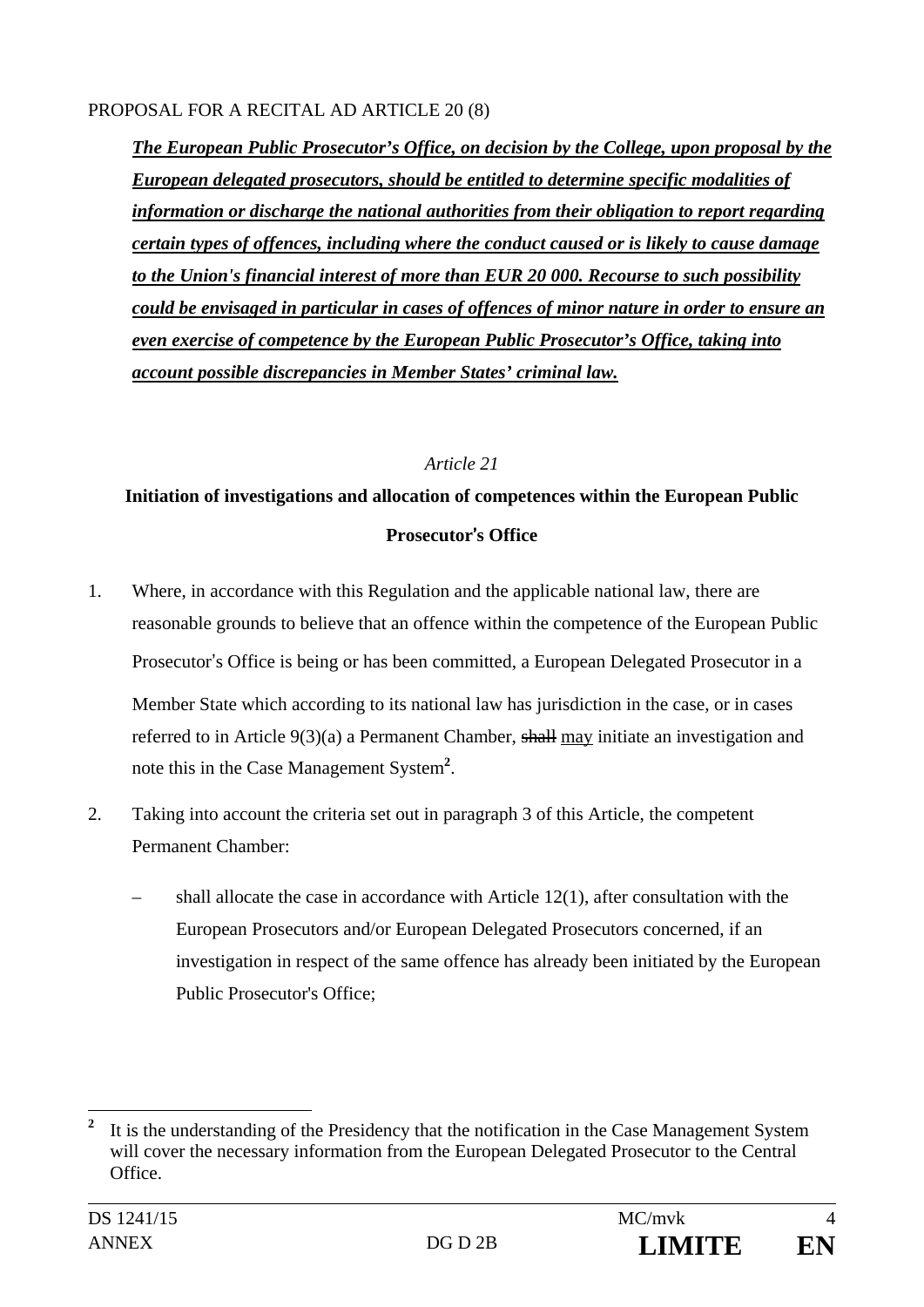- may allocate the case to a European Delegated Prosecutor in another Member State, which according to its law has jurisdiction in the case if an investigation in respect of the same offence had not already been initiated.
- 3. A case shall in principle be handled by a European Delegated Prosecutor from the Member State where the focus of the criminal activity is or, if several connected offences within the competence of the Office have been committed, the Member State where the bulk of the offences has been committed. When allocating a case in accordance with paragraph 2 of this Article, the competent Permanent Chamber, after clarifying that the Member State has jurisdiction, may deviate from that principle on sufficiently justified grounds, taking into account in particular the following criteria, in order of priority:
	- c) the place where the accused person has his/her habitual residence;
	- d) the nationality of the accused person;
	- e) the place where the direct victim has its seat.
- 4. In the course of an investigation and until a decision to prosecute in accordance with Article 27 is taken, the Permanent Chamber monitoring and directing a case concerning more than one Member State may, after consultation with the European Prosecutors and/or European Delegated Prosecutors concerned, decide to reallocate a case to a European Delegated Prosecutor in another Member State if such reallocation is in the interest of the efficiency of investigations and in accordance with the general criteria for the choice of the handling European Delegated Prosecutor set out in paragraph 3 in this Article.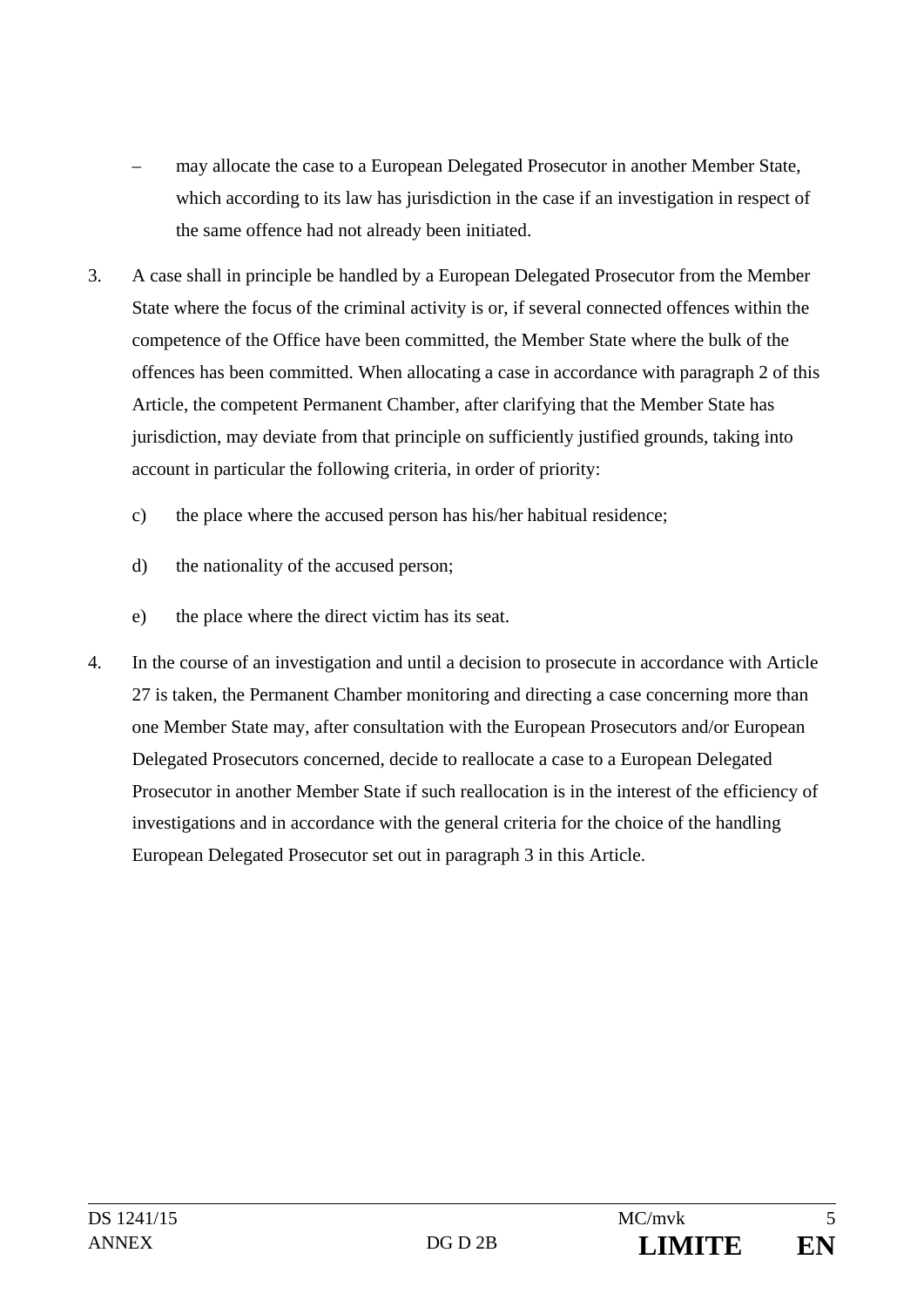#### *Article 21a*

#### **Right of evocation and transfer of proceedings to the European Public Prosecutor's Office**

- 1. When a judicial authority or a law enforcement authority of a Member State exercises competence in respect of an offence where for which the European Public Prosecutor's Office's right of evocation is not excluded by could exercise its right of evocation in accordance with paragraph 3 of this Article, it shall without delay inform the European Public Prosecutor's Office so that the latter may decide whether to exercise its right of evocation. The European Public Prosecutor's Office shall take its decision as soon as possible but no later than 10 5 days after having received the information from the national authority, unless the European Chief Prosecutor in a specific case takes a reasoned decision to prolong the time frame of  $\frac{10}{5}$  days with a maximum prolongation of 10 5 days. Without prejudice to Article 20 (8), Dduring this timeperiod the national authority shall refrain from taking any decision under national law which may have the effect of precluding the European Public Prosecutor's Office from exercising its right of evocation. The competent national authorities shall take any urgent measures necessary, according to national law, to ensure effective investigation and prosecution with regard to an offence within the competence of the European Public Prosecutor's Office.
- 2. If the European Public Prosecutor's Office becomes otherwise aware of the fact that an investigation in respect of the same case is already undertaken by the judicial or law enforcement authorities of a Member State, it shall inform these authorities without delay, and shall take a decision on whether to exercise its competence within the time periods of the previous paragraph.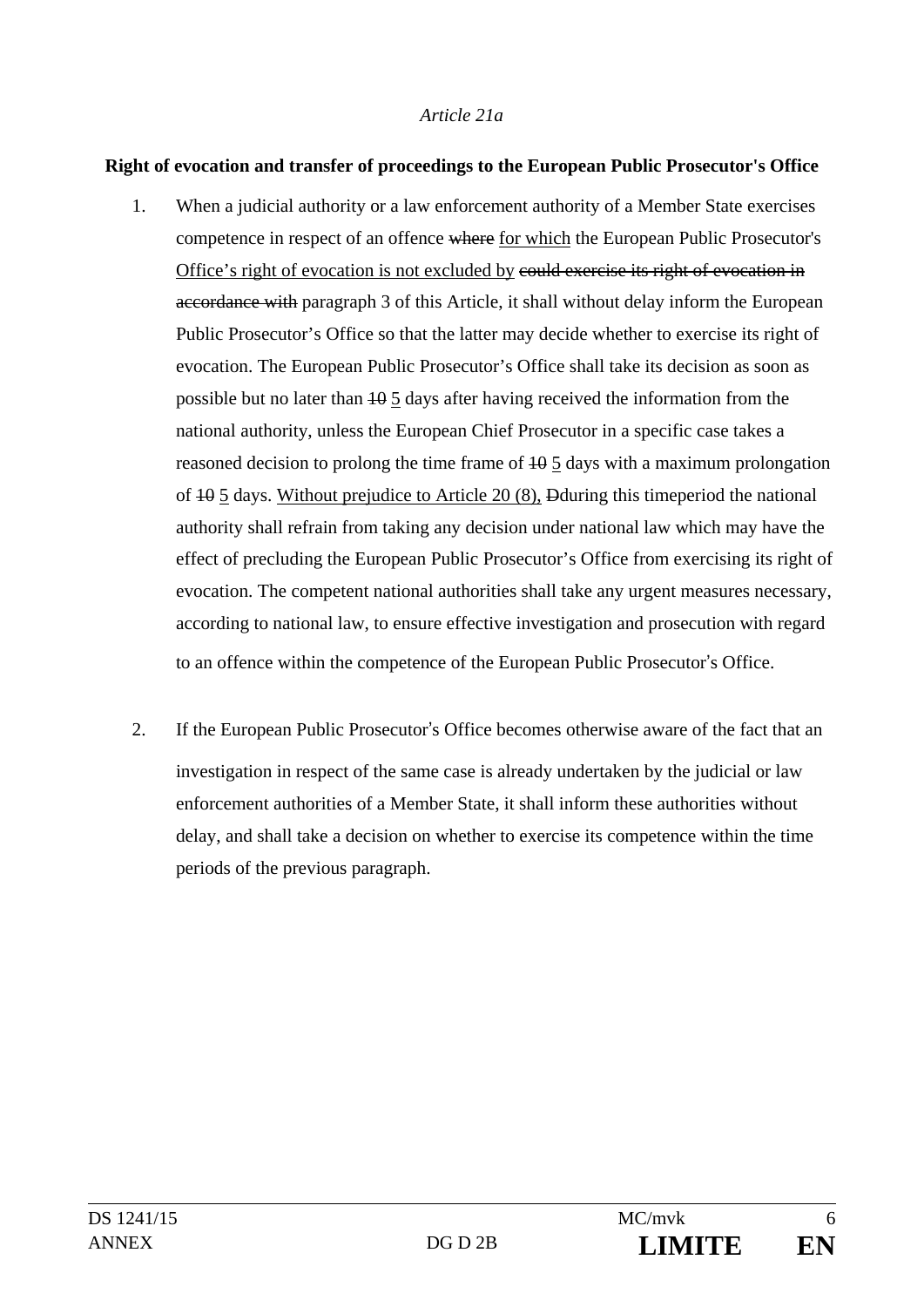- 2a. The European Public Prosecutor's Office shall, where appropriate, consult with judicial or law enforcement authorities of the Member State concerned before deciding<sup>3</sup> whether to exercise its right of evocation. Where the European Public Prosecutor's Office exercises its right of evocation, the competent authorities of the Member States shall transfer the proceedings to the Office and refrain from carrying out further acts of investigation in respect of the same offence except when acting on behalf of the European Public Prosecutor's Office in accordance with Article 23.
- 3. Where a criminal offence caused or is likely to cause damage to the Union's financial interests of less than EUR 10 000 20 000, the European Public Prosecutor's Office shall refrain from exercising its right of evocation, unless

a) a case has repercussions at Union level**<sup>4</sup>** which require an investigation to be conducted by the Office, or

b) a case has been opened following suspicions that an offence has been committed by officials and other servants of the European Union, or members of the Institutions**<sup>5</sup>** .

The Office shall, where appropriate, consult relevant national authorities or Union bodies in view of establishing whether the criteria of the cases defined in (a) and (b) in this provision are fulfilled.

 $\overline{a}$ **3** Some Member States would indicate certain conditions under which such a decision could be taken. It has also been suggested that it should be indicated who within the European Public Prosecutor's Office should be entitled to take such decisions. Others have strongly opposed any condition to the right of evocation; some have suggested that the national competence should only be exercised when EPPO has taken a formal decision not to use its own competence.

**<sup>4</sup>** Some delegations request that a definition of this concept shall be introduced.

**<sup>5</sup>** A few delegations have questioned whether these cases always need to be handled by the Office. Many delegations would like to see a definition or explanation of the concept of "repercussions at Union level" included in the text.